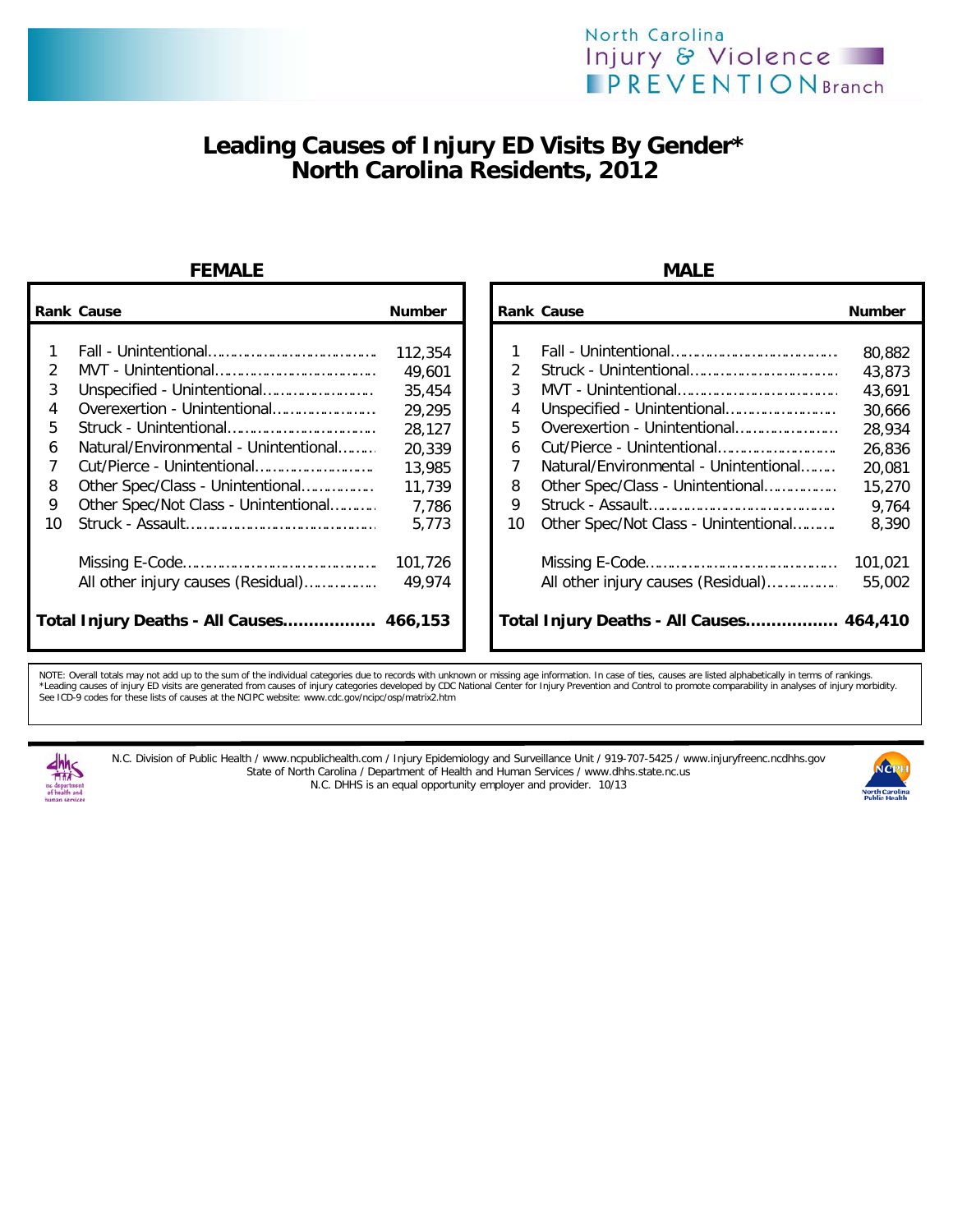# **Leading Causes of Injury ED Visits\* By Age Group North Carolina Residents, 2012**

|               | <b>Rank Cause</b>                           | <b>Number</b> |    | <b>Rank Cause</b>                     | <b>Number</b> |
|---------------|---------------------------------------------|---------------|----|---------------------------------------|---------------|
|               |                                             |               |    |                                       |               |
|               |                                             | 193,242       |    |                                       | 2,188         |
| $\mathcal{P}$ |                                             | 93,306        |    |                                       | 450           |
| 3             |                                             | 72,004        | 3  |                                       | 430           |
| 4             |                                             | 66,124        | 4  | Other Spec/Class - Unintentional      | 415           |
| 5.            | Overexertion - Unintentional                | 58,230        | 5. | Natural/Environmental - Unintentional | 392           |
| 6             |                                             | 40,824        | 6  |                                       | 242           |
|               | Natural/Environmental - Unintentional       | 40,422        |    | Other Spec/Not Class - Unintentional  | 149           |
| 8             | Other Spec/Class - Unintentional            | 27,009        | 8  |                                       | 142           |
| 9             | Other Spec/Not Class - Unintentional        | 16,177        | 9  |                                       | 112           |
| 10            |                                             | 15,537        | 10 |                                       | 91            |
|               |                                             | 202,801       |    |                                       | 1,278         |
|               | All other injury causes (Residual)          | 104,987       |    | All other injury causes (Residual)    | 543           |
|               | Total Injury ED Visits - All Causes 930,663 |               |    | Total Injury ED Visits - All Causes   | 6,432         |

## **ALL AGES INFANTS (<1)**

| Cause                                 | <b>Number</b> |               | <b>Rank Cause</b>                     | <b>Number</b> |
|---------------------------------------|---------------|---------------|---------------------------------------|---------------|
|                                       |               |               |                                       |               |
|                                       | 193,242       |               |                                       | 2,188         |
|                                       | 93,306        | $\mathcal{P}$ |                                       | 450           |
|                                       | 72,004        | 3             |                                       | 430           |
| Unspecified - Unintentional           | 66.124        | 4             | Other Spec/Class - Unintentional      | 415           |
| Overexertion - Unintentional          | 58,230        | 5             | Natural/Environmental - Unintentional | 392           |
| Cut/Pierce - Unintentional            | 40,824        | 6             |                                       | 242           |
| Natural/Environmental - Unintentional | 40.422        |               | Other Spec/Not Class - Unintentional  | 149           |
| Other Spec/Class - Unintentional      | 27,009        | 8             |                                       | 142           |
| Other Spec/Not Class - Unintentional  | 16,177        | 9             |                                       | 112           |
|                                       | 15,537        | 10            |                                       | 91            |
|                                       | 202,801       |               |                                       | 1,278         |
| All other injury causes (Residual)    | 104,987       |               | All other injury causes (Residual)    | 543           |
| Injury ED Visits - All Causes 930,663 |               |               | Total Injury ED Visits - All Causes   | 6,432         |

|               | <b>Rank Cause</b>                     | <b>Number</b> |    | <b>Rank Cause</b>                     | <b>Number</b> |
|---------------|---------------------------------------|---------------|----|---------------------------------------|---------------|
|               |                                       |               |    |                                       |               |
|               |                                       | 16,285        |    |                                       | 24,363        |
| $\mathcal{P}$ |                                       | 5,605         |    |                                       | 16,596        |
| 3             | Natural/Environmental - Unintentional | 4,515         | 3  | Natural/Environmental - Unintentional | 6,153         |
| 4             | Other Spec/Class - Unintentional      | 4,283         | 4  | Overexertion - Unintentional          | 5,522         |
| 5             |                                       | 2,730         | 5  | Cut/Pierce - Unintentional            | 5,369         |
| 6             |                                       | 2,077         | 6  |                                       | 5,253         |
|               |                                       | 1,876         |    |                                       | 5,192         |
| 8             |                                       | 1,208         | 8  | Other Spec/Class - Unintentional      | 4,199         |
| 9             |                                       | 1,144         | 9  | Pedal Cyclist, Other - Unintentional  | 2,797         |
| 10            | Overexertion - Unintentional          | 1,086         | 10 | Other Spec/Not Class - Unintentional  | 2,111         |
|               |                                       | 10,078        |    |                                       | 21,118        |
|               | All other injury causes (Residual)    | 3,229         |    | All other injury causes (Residual)    | 6.964         |
|               | Total Injury ED Visits - All Causes   | 54,116        |    | Total Injury ED Visits - All Causes   | 105,637       |

## **1 - 4 YEARS 5 - 14 YEARS**

| Cause                                 | <b>Number</b> |               | <b>Rank Cause</b>                     | <b>Number</b> |
|---------------------------------------|---------------|---------------|---------------------------------------|---------------|
|                                       |               |               |                                       |               |
|                                       | 16,285        |               |                                       | 24,363        |
|                                       | 5,605         | $\mathcal{P}$ |                                       | 16,596        |
| Natural/Environmental - Unintentional | 4,515         | 3             | Natural/Environmental - Unintentional | 6,153         |
| Other Spec/Class - Unintentional      | 4,283         | 4             |                                       | 5,522         |
| Unspecified - Unintentional           | 2,730         | 5             |                                       | 5,369         |
| Poisoning - Unintentional             | 2.077         | 6             |                                       | 5,253         |
| Cut/Pierce - Unintentional            | 1,876         |               |                                       | 5,192         |
|                                       | 1,208         | 8             | Other Spec/Class - Unintentional      | 4,199         |
| Fire/Burn - Unintentional             | 1,144         | 9             | Pedal Cyclist, Other - Unintentional  | 2,797         |
| Overexertion - Unintentional          | 1,086         | 10            | Other Spec/Not Class - Unintentional  | 2,111         |
|                                       | 10,078        |               |                                       | 21,118        |
| All other injury causes (Residual)    | 3,229         |               | All other injury causes (Residual)    | 6,964         |
| Injury ED Visits - All Causes         | 54,116        |               | Total Injury ED Visits - All Causes   | 105,637       |

NOTE: Overall totals may not add up to the sum of the individual categories due to records with unknown or missing age information. In case of ties, causes are listed alphabetically in terms of rankings.<br>\*Leading caues for



N.C. Division of Public Health / www.ncpublichealth.com / Injury Epidemiology and Surveillance Unit / 919-707-5425 / www.injuryfreenc.ncdhhs.gov State of North Carolina / Department of Health and Human Services / www.dhhs.state.nc.us N.C. DHHS is an equal opportunity employer and provider. 10/13